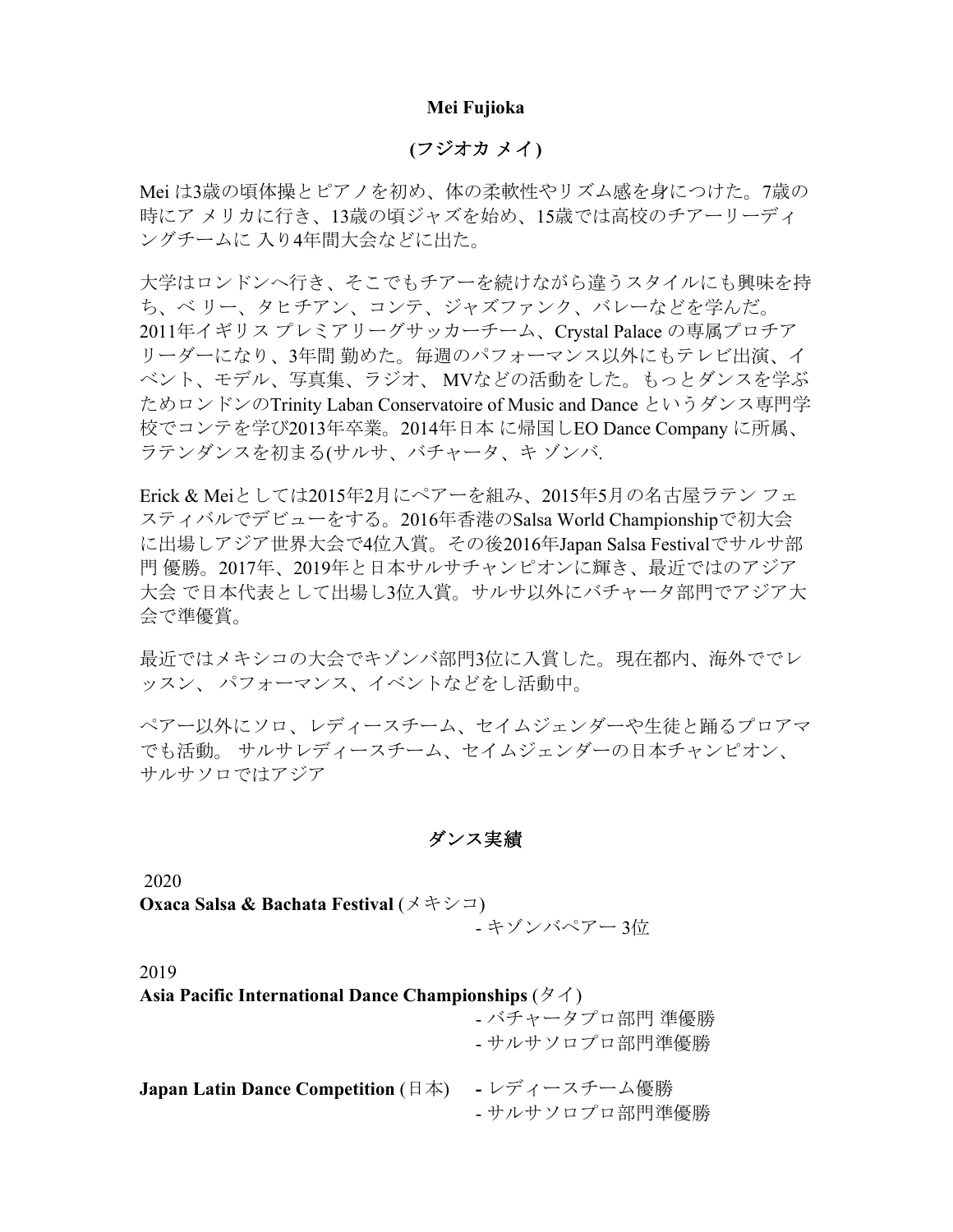| Asian Dancesport Games ( $\boxplus \cancel{\pm}$ )                                           | - サルサプロ部門優勝<br>- アジア大会サルサプロ部門3位    |
|----------------------------------------------------------------------------------------------|------------------------------------|
| 2018<br>Asia Pacific International Dance Championship ( $\cancel{\sigma}$ /)                 | - アジア大会サルサプロ部門3位                   |
| <b>Japan Bachata Cup</b> $(\exists \nexists x)$                                              | - バチャータプロアマ部門準優勝                   |
| 2017<br><b>World Latin Dance Cup</b> ( $\mathcal{T} \times \mathcal{Y} \times \mathcal{Y}$ ) | - Salsa on1 ファイナリスト                |
| <b>Japan Cup</b> ( $\boxplus$ $\uparrow$ )                                                   | - サルサプロ部門優勝<br>- サルサプロセイムジェンダー部門優勝 |
| Japan Latin Dance Competition (日本)                                                           | - サルサプロ部門3位<br>- サルサプロセイムジェンダー部門2位 |
| <b>Japan Salsa Festival</b> $(\exists \nexists x)$                                           | - バチャータプロアマ部門優勝                    |
| 2016<br><b>Japan Salsa Festival</b> $(\exists \nexists x)$                                   | - サルサ部門優勝                          |
| Hong Kong Salsa World Championship(香港)                                                       | - サルサ部門4位                          |
| <b>Japan Bachata Cup</b> $(\exists \nexists x)$                                              | - バチャータアマ部門優勝                      |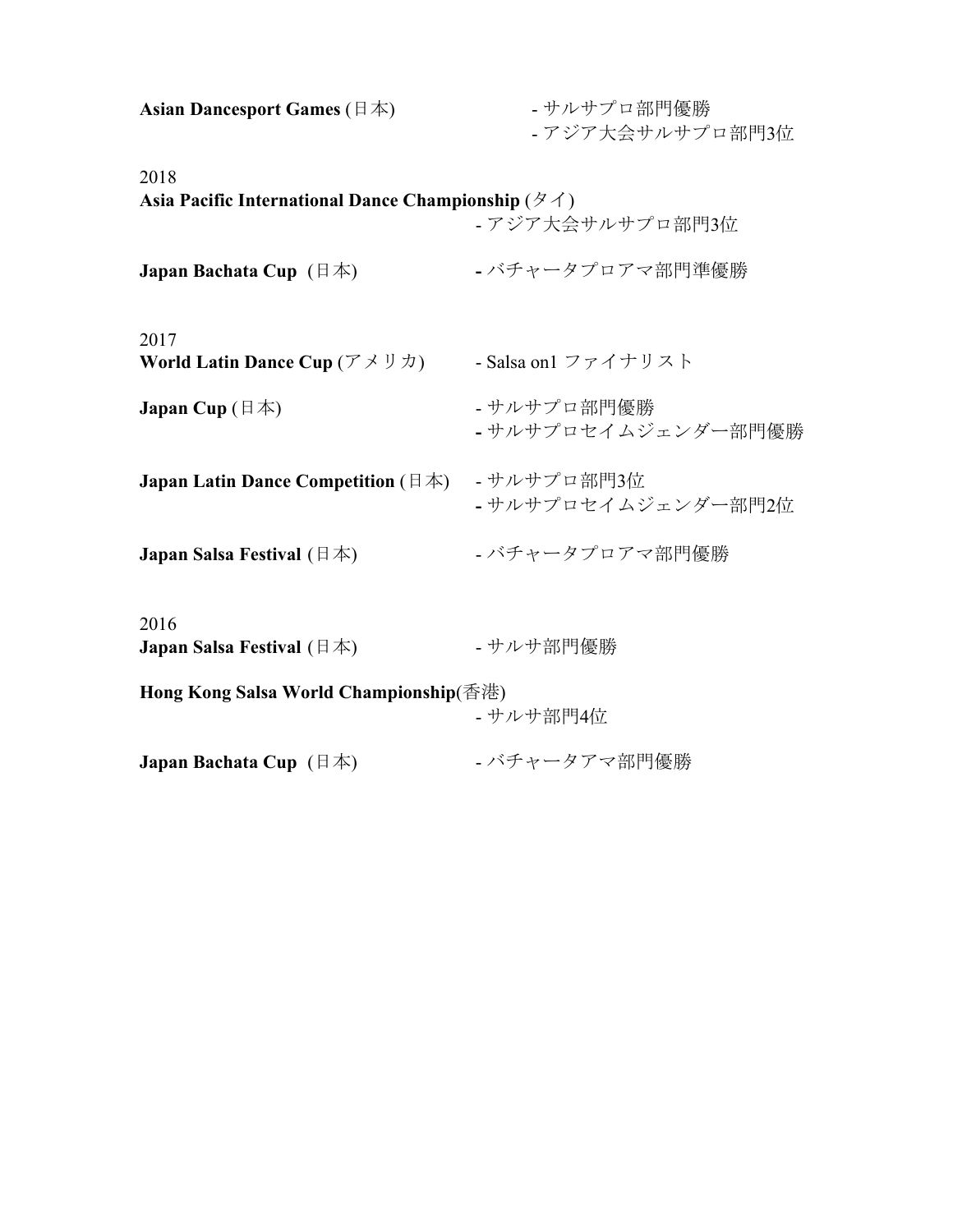# **Mei Fujioka**

Mei started her artistic endeavors at the tender age of 3, developing a natural sense of rhythm and flexibility while beginning her first forays into gymnastics and piano. At age 7, she moved to the United States with her family, and started Jazz dance at 13. Mei first started cheerleading at her high school when she was 15, spurred on by the high-energy and intense environment, she continued to cheer and compete for another 4 years.

When Mei moved to London, she continued her passion for cheerleading, not only cheering for her university, but also training and attending cheer competitions. She also started to venture out and explore other styles of dancing, and started training in a variety of styles from belly dance, Tahitian dance, jazz funk, dancehall, contemporary and ballet while in the UK.

With the strong foundation and history of cheering behind her, Mei became a professional cheerleader at a premier league soccer team, The Crystal Palace Football Club in 2011. She danced 3 seasons as a pro-cheerleader, The Crystals, performing every week at opening and halftime in front of 26,000 people. In addition to performances, the job included regular TV shows (Soccer AM), charity events, modeling, radio talk, and music videos. Mei is no stranger to the spotlight.

Fiercely passionate about dance and movement, Mei also studied contemporary dance at one of the well-known arts school in London, Trinity Laban Conservatoire of Music and Dance and graduated with a degree in Dance Studies in 2013.

She moved back to Japan in 2014. Drawn to all genres of dancing, she joined the Fly Jam City Dance Team and experienced a whole new style of dance - wacking, and soon started performing at local events. She also started experimenting with latin dance and soon became a part of a professional Latin dance company, EO Dance Company, where she met Erick and trained in the latin styles of dance (Salsa, Bachata, Kizomba) and eventually becoming a professional teacher and dancer with the company.

Erick and Mei first formed their partnership in 2015 in Nagoya, and started competing in 2016. At the Japan Salsa Festival of the same year, they received their first title together and became Japan Salsa Champions.

At the 2017 Japan Latin Dance Competition they came 3rd in the pro salsa division, and became Champions in the Pro Salsa Division of the 2017 Japan Cup. They even made the finals at the World Latin Dance Cup also in the salsa division.

In 2018 Asia Pacific International Dance Championship held in Bangkok, they came 3rd in the Salsa on1 Pro Division.

In 2019 they became Japan Salsa Champions once more during the Asian Dance Sports Games in Kyoto, while also reaching 3rd in the Asia Area Division. Recently, they competed in the Oaxaca Salsa & Bachata Festival and came 3rd in the Kizomba Fusion Pair Division.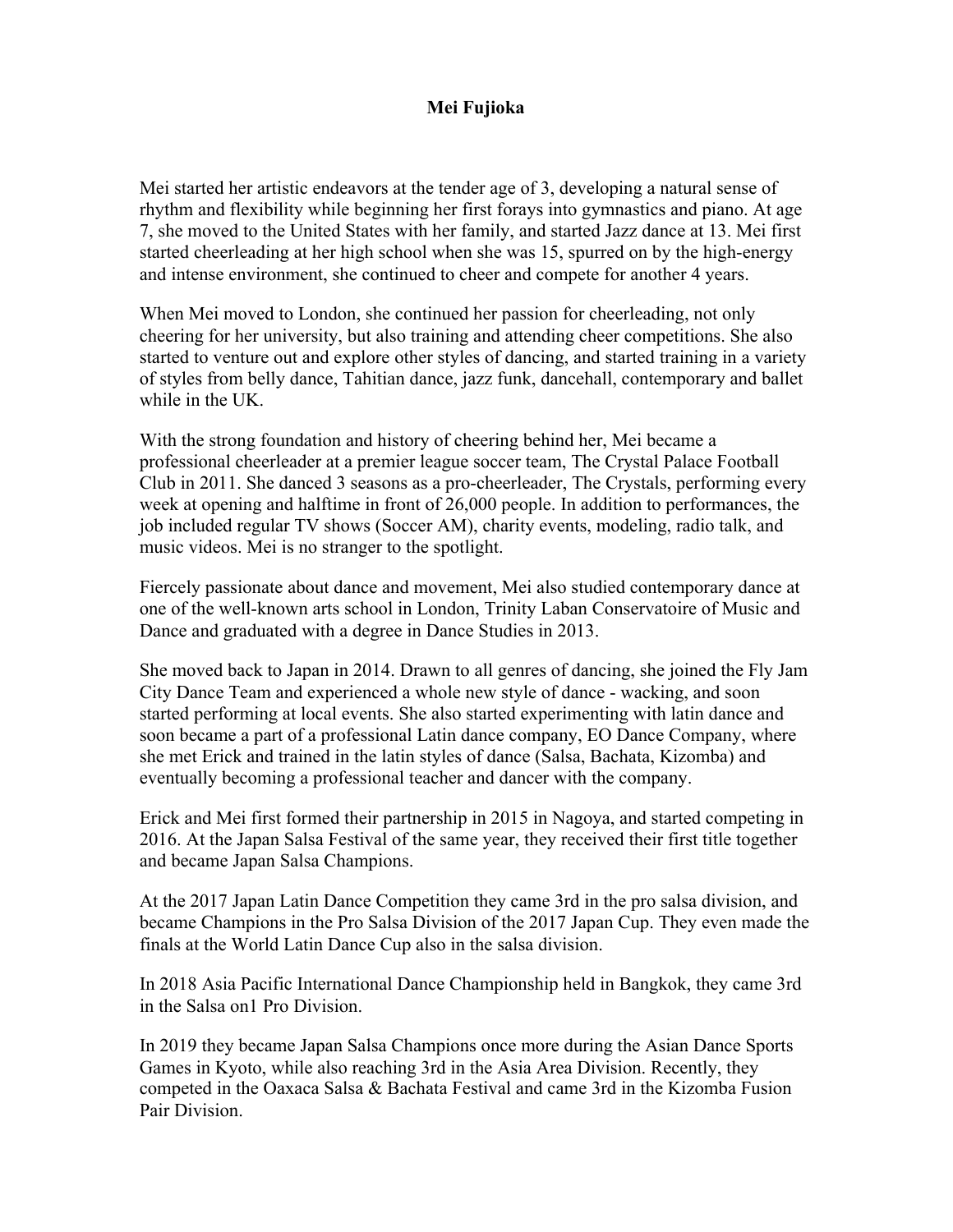Mei also competes with her students and helps them develop their dancing skills. She supported her student and together they were the champions of the Japan Bachata Cup 2016 in the Amateur division, and Japan Salsa Festival 2017 Pro-Am Bachata Division. She was first runner up in the Japan Bachata Cup Pro-Am Division in 2018.

In 2016, she also formed a female same gender partnership with Hiromi. They were 1st runner up in the same gender female salsa pro division at the 2017 Japan Latin Dance competition. At the 2017 Japan Cup, they became champions in the Same Gender Pro Division.

Mei competed for the first time as a soloist in Japan Latin Dance Competition 2019 in the Salsa Ladies Solo Division and came 2nd place. She also was a runner-up in the Bangkok Salsa Festival 2019 Professional Salsa Solo Division.

Her Pro-Am Team "Mei Salsa Ladies Team" also competed for the first time in the Japan Latin Dance Competition 2019 and became Champions in the Ladies Salsa Shine Team Division.

With a passion for dance that runs deep within her, she will never stop dancing and continues to share her love for dancing with students as well as competing with Erick in the styles of salsa, bachata and kizomba.

# **Experience /Awards**

| 2020                                                             |                                             |  |
|------------------------------------------------------------------|---------------------------------------------|--|
| <b>Oxaca Salsa &amp; Bachata Festival (Mexico)</b>               |                                             |  |
|                                                                  | - Kizomba Fusion Pair 3rd place             |  |
| 2019                                                             |                                             |  |
| <b>Asia Pacific International Dance Championships (Thailand)</b> |                                             |  |
|                                                                  | - Bachata Pro 2nd place                     |  |
|                                                                  | - Salsa Solo Pro 2nd place                  |  |
| <b>Japan Latin Dance Competition</b>                             |                                             |  |
|                                                                  | - Salsa Ladies Team Champion                |  |
|                                                                  | - Salsa Ladies Solo 2 <sup>nd</sup> Place   |  |
| <b>Asian Dancesport Games (Japan)</b>                            |                                             |  |
|                                                                  | - Salsa Pair Pro Champion                   |  |
|                                                                  | - Salsa Pair Pro Asia 3rd Place             |  |
| 2018                                                             |                                             |  |
| Asia Pacific International Dance Championship (Thailand)         |                                             |  |
|                                                                  | - Salsa Pro 3 <sup>rd</sup> Place           |  |
| Japan Bachata Cup (Japan)                                        | - Bachata Pair Pro-Am 2 <sup>nd</sup> Place |  |